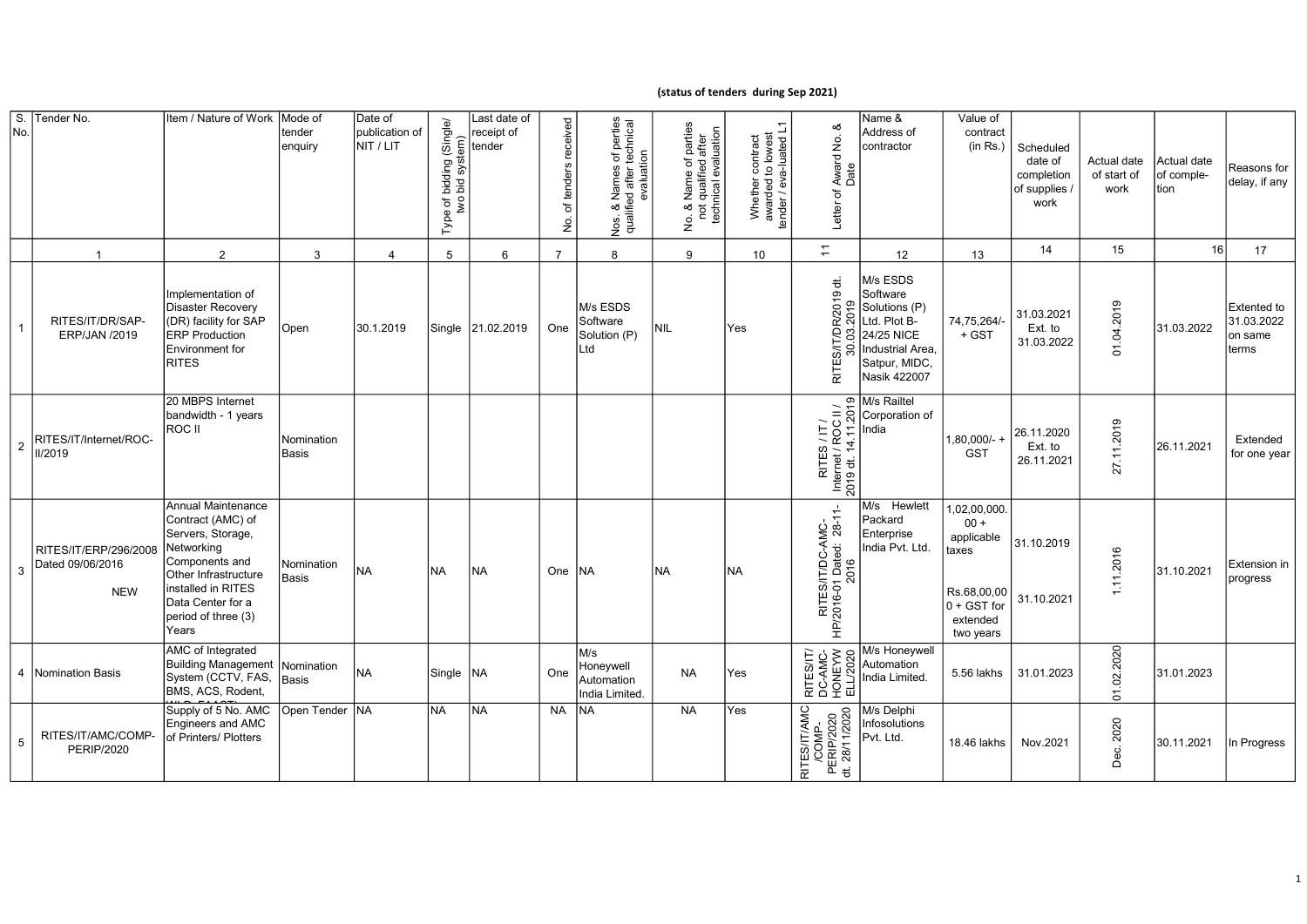| $\overline{\mathsf{s}}$ .<br>No. | Tender No.                              | Item / Nature of Work                                                                                     | Mode of<br>tender<br>enquiry | Date of<br>publication of<br>NIT / LIT | Type of bidding (Single/<br>two bid system) | Last date of<br>receipt of<br>tender | received<br>of tenders<br>ġ | of perties<br>technical<br>Nos. & Names of p<br>qualified after tech<br>evaluation                                                                         | No. & Name of parties<br>not qualified after<br>technical evaluation<br>$\frac{8}{10}$<br>$\frac{\dot{\mathsf{S}}}{\mathsf{Z}}$ | Whether contract<br>awarded to lowest<br>tender / eva-luated L1 | ∞<br>Award No.<br>Letter of /                        | Name &<br>Address of<br>contractor                                                                | Value of<br>contract<br>(in Rs.)                                                                  | Scheduled<br>date of<br>completion<br>of supplies /<br>work | Actual date<br>of start of<br>work | Actual date<br>of comple-<br>tion | Reasons for<br>delay, if any |
|----------------------------------|-----------------------------------------|-----------------------------------------------------------------------------------------------------------|------------------------------|----------------------------------------|---------------------------------------------|--------------------------------------|-----------------------------|------------------------------------------------------------------------------------------------------------------------------------------------------------|---------------------------------------------------------------------------------------------------------------------------------|-----------------------------------------------------------------|------------------------------------------------------|---------------------------------------------------------------------------------------------------|---------------------------------------------------------------------------------------------------|-------------------------------------------------------------|------------------------------------|-----------------------------------|------------------------------|
|                                  | -1                                      | 2                                                                                                         | 3                            | $\overline{4}$                         | 5                                           | 6                                    | $\overline{7}$              | 8                                                                                                                                                          | $\mathbf{Q}$                                                                                                                    | 10                                                              | $\overline{z}$                                       | 12                                                                                                | 13                                                                                                | 14                                                          | 15                                 | 16                                | 17                           |
| 6                                | Nomination basis                        | Implementation of<br>GepNIC under CPPP<br>in RITES for three<br>years                                     | Nomination<br>basis          | <b>NA</b>                              | <b>NA</b>                                   | <b>NA</b>                            | <b>NA</b>                   | NA                                                                                                                                                         | <b>NA</b>                                                                                                                       | <b>NA</b>                                                       | RITES/IT/e-<br>Procurement/ 2017<br>dated 23.06.2021 | NICSI, 6th<br>floor, Hall No.<br>283, NBCC<br>Tower, 15<br>Bhikaji Cama<br>Place, Delhi<br>110066 | 1st year<br>16, 15, 000/-<br>including<br>GST, 2nd<br>& 3rd year<br>each<br>8,12,000<br>including | Jan. 2021<br>Extn wef<br>Feb 2021                           | Nov. 2017                          |                                   | Jan-24 In progress           |
| $\overline{7}$                   | RITES/IT/Internet<br>ADDL / 2018        | Internet 40mbps<br>(1:1) bandwidth for<br>ROC I + Additional<br>40 MBPS                                   | Nomination                   | <b>NA</b>                              | <b>NA</b>                                   | <b>NA</b>                            | <b>NA</b>                   | <b>NA</b>                                                                                                                                                  | <b>NA</b>                                                                                                                       | <b>NA</b>                                                       | RITES/IT/Internet<br>/ ADDL / 2017<br>22.12.2017     | M/s Powergrid<br>Corpn of India<br>ht I                                                           | $10.8$ lakhs +<br>taxes<br>Concluded<br>Rs. 5.62<br>lakhs p.a.                                    | 3.1.2022<br>(Concl).<br>New wef<br>21/8/2020                |                                    | 03.01.2022                        | on going                     |
| 8                                | RITES/IT/INTERNET/BS<br>NL/2018         | Internet bandwidth of<br>40 MBPS (1:1) for<br>ROC   Complex                                               | Nomination<br>Basis          | 2.2.2019                               |                                             |                                      | $\sim$                      | M/s BSNL Ltd M/s BSNL                                                                                                                                      | Ltd                                                                                                                             |                                                                 | In Progress                                          | M/s BSNL Ltd                                                                                      | 10.8 lakhs +<br>taxes                                                                             | 2.2.2022                                                    |                                    | 02.02.2022                        | on going                     |
| 9                                | RITES/IT/ERP/296/2008<br>dt. 16.04.2018 | Annual Maintenance<br>contract of servers<br>installed in RITES<br>Data Centre for a<br>period of 3 years | nomination<br>basis          | <b>NA</b>                              | <b>NA</b>                                   | <b>NA</b>                            | <b>NA</b>                   | <b>NA</b>                                                                                                                                                  | <b>NA</b>                                                                                                                       | <b>NA</b>                                                       | RITES/IT/DC-AMC-<br>HP/2018-01 dt.<br>27.04.2018     | M/s Hawlett<br>Packart<br>Enterprise<br>India Pvt. Ltd.                                           | 4499999.31<br>+ taxes                                                                             | 30.04.2021<br>Ext. to<br>30.10.2021                         | 01.05.2018                         | 30.10.2021                        | Extension in<br>progress     |
| 11                               | GeM                                     | Cyberoam ROC-I                                                                                            | GeM                          | 1.11.18                                |                                             | 4 12.11.2018                         | $\overline{4}$              | 1) MM9<br>Information<br>Technology<br>$(P)$ Ltd.<br>(2) Esteem<br>Technologies<br>$(3)$ VIBS<br>Infosol (P)<br>Ltd.<br>(4) Pentacle<br><b>IT Solution</b> |                                                                                                                                 | yes                                                             | GEMC-511687747605004<br>dt. 19.11.2018               | MM9<br>Information<br>Technologies<br>(P) Ltd                                                     | 21,68,000/-                                                                                       | Dec.2021                                                    |                                    | 31.12.2021                        |                              |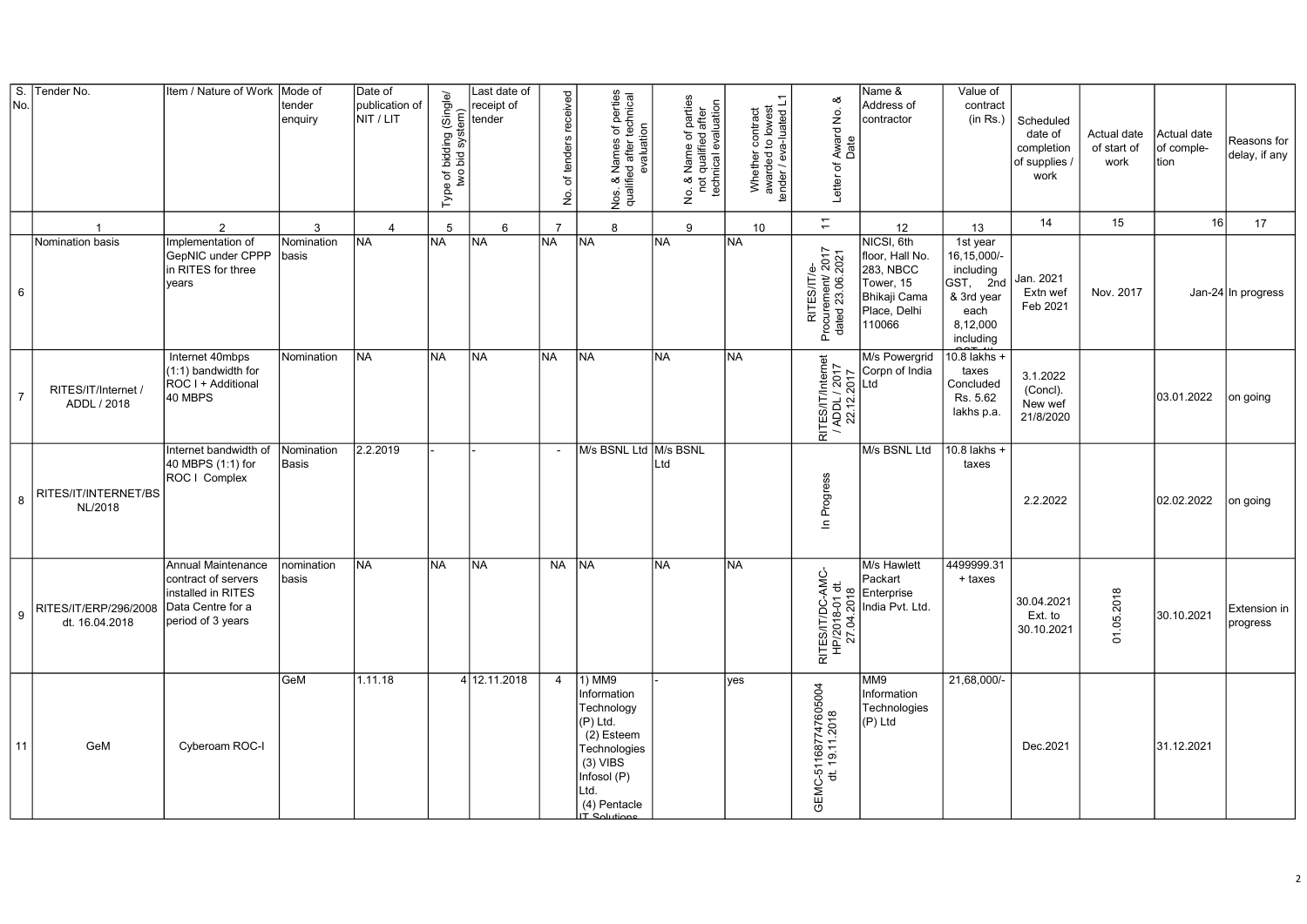| $\overline{\mathsf{s}}$ .<br>No. | Tender No.                     | Item / Nature of Work                                                                                                       | Mode of<br>tender<br>enquiry | Date of<br>publication of<br>NIT / LIT | (Single/d)<br>bidding<br>bid syste<br>$\frac{1}{2}$<br>Type | Last date of<br>receipt of<br>tender | received<br>tenders<br>৳<br>ş | <b>x</b> Names of perties<br>ied after technical<br>evaluation<br>Nos. & l<br>qualifie       | parties<br>after<br>evaluation<br>Name of<br>qualified a<br>technical<br>$\frac{8}{10}$<br>$\stackrel{\rm o}{\geq}$ | Whether contract<br>awarded to lowest<br>tender / eva-luated L1 | ∞ర<br>Award No.<br>Letter of                                                                                 | Name &<br>Address of<br>contractor                                                                                                      | Value of<br>contract<br>(in Rs.)                                                                                               | Scheduled<br>date of<br>completion<br>of supplies /<br>work | Actual date<br>of start of<br>work | Actual date<br>of comple-<br>tion | Reasons for<br>delay, if any                                   |
|----------------------------------|--------------------------------|-----------------------------------------------------------------------------------------------------------------------------|------------------------------|----------------------------------------|-------------------------------------------------------------|--------------------------------------|-------------------------------|----------------------------------------------------------------------------------------------|---------------------------------------------------------------------------------------------------------------------|-----------------------------------------------------------------|--------------------------------------------------------------------------------------------------------------|-----------------------------------------------------------------------------------------------------------------------------------------|--------------------------------------------------------------------------------------------------------------------------------|-------------------------------------------------------------|------------------------------------|-----------------------------------|----------------------------------------------------------------|
|                                  | $\overline{1}$                 | 2                                                                                                                           | 3                            | $\overline{4}$                         | 5                                                           | 6                                    | $\overline{7}$                | 8                                                                                            | 9                                                                                                                   | 10                                                              | $\div$                                                                                                       | 12                                                                                                                                      | 13                                                                                                                             | 14                                                          | 15                                 | 16                                | 17                                                             |
|                                  | 12   corporate mailing (NICSI) | Providing<br>infrastructure &<br>services for corporate<br>Imailing                                                         | Nomination<br>Basis          | <b>NA</b>                              | <b>NA</b>                                                   | <b>NA</b>                            | NA                            | <b>NA</b>                                                                                    | <b>NA</b>                                                                                                           | <b>NA</b>                                                       | Proforma invoice No.<br>PMI/HR/8/889 dt. 13.03.2019                                                          | NICSI, 6th<br>floor, Hall No.<br>283, NBCC<br>Tower, 15<br>Bhikaji Cama<br>Place, Delhi<br>110066                                       | $749000 +$<br>taxes for<br>2019-20<br>Rs. 680541<br>Including<br>GST (2020-<br>21). Year<br>2021-22 at<br>Rs. 6.29<br>plus GST | on going                                                    | 01.04.2019 31.03.2022              |                                   | extended on<br>same terms<br>and<br>conditions                 |
| 13                               | RITES/IT/ISO-<br>27001/1/2018  | SELECTION OF<br><b>CERTIFICATION</b><br>AGENCY FOR ISO-<br>27001:2013<br><b>CERTIFICATION AT</b><br><b>RITES LIMITED</b>    | Quotation                    | 14-09-2018                             | <b>NA</b>                                                   | 23.10.2018                           | $\overline{4}$                | a. TUV SUD<br>South Asia<br>Pvt. Ltd.<br>b. Maverick<br>Quality<br>Advisory<br>Services Pvt. |                                                                                                                     | Extended+R<br>:W+K17                                            | RITES/IT/ISO<br>27001/1/2018<br>Dated: 14/12/201                                                             | M/s TUV-SUD<br>South Asia<br>Private Limited<br>374 Udyog<br>Vihar, Phase-<br>H.<br>Gurugram,                                           | Rs<br>274350.00<br>(Rupees<br>Two Lakh<br>Seventy<br>Four<br>Thousand                                                          | Dec-21                                                      |                                    | Dec-21                            |                                                                |
| 14                               |                                | Class III DSC                                                                                                               | limited                      |                                        | single                                                      | $\overline{\phantom{a}}$             | 3                             | 1. M/s<br>Verasys<br>Technolgies<br>(P) Ltd.<br>2. M/s<br><b>GNFC Ltd.</b>                   | $\blacksquare$                                                                                                      | N/A                                                             |                                                                                                              | M/s GNFC<br>Ltd., 403,<br><b>GNFC</b> Info<br>Tower.<br>Ahmedabad                                                                       | Rs.10,35,00<br>$0 + GST$                                                                                                       | Apr-23                                                      | 6.1.2020                           | 5.1.2023                          |                                                                |
| 15                               | RITES/IT/ERP/SAP/JAN<br>2018   | Appointment of<br>service provider for<br>providing SAP ERP<br>Application<br>maintenance &<br>support services at<br>RITES | Open tender                  | 01.06.2019                             | Single                                                      | 26.06.2019                           | $\overline{2}$                | $1)$ M/s<br>SilverTouch<br>Technologies,<br>2) M/s<br>VistaramLtd.                           | M/s Vistarem Yes<br>Ltd.                                                                                            |                                                                 | AP/AMS20<br>2019<br>$\overline{8}$<br>võ<br>RP)<br>$\overline{4}$<br><b>RITES/IT/E</b><br>ಕ<br>$\frac{8}{1}$ | M/s Silver<br>Touch<br>Technologies<br>Ltd, 2nd floor,<br>Saffron Tower,<br>Near<br>Panchwati<br>Circle,<br>Ahmedabad,<br>Gujrat 380006 | Rs.1960000<br>$0/-+GST$                                                                                                        | 13.08.2021<br>Extn wef<br>14.08.2021<br>to<br>13.08.2022    | 14.08.2019                         | ongoing<br>13.08.2022             | extended<br>for one year<br>on same<br>terms and<br>conditions |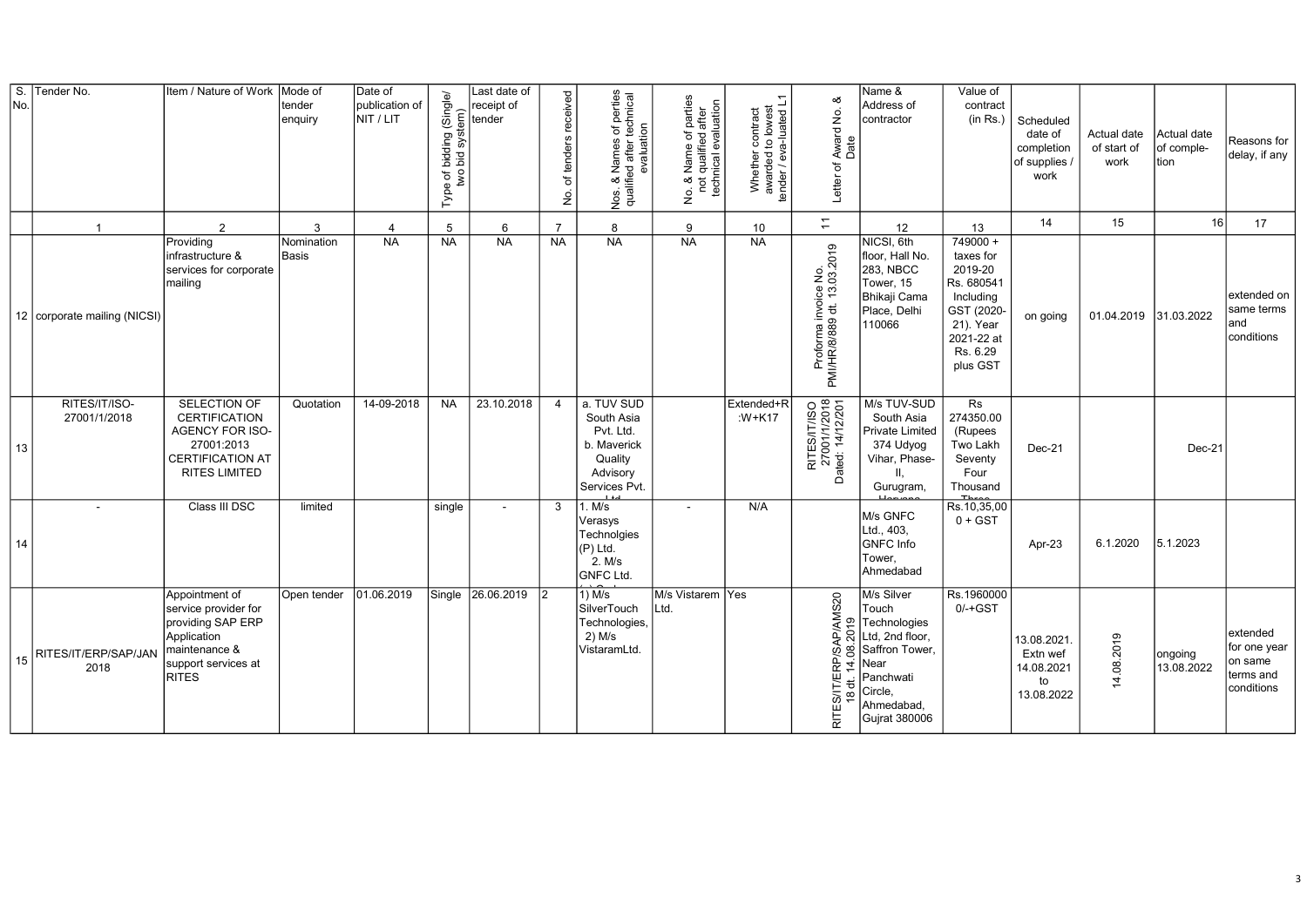| S.<br>No. | Tender No.                                     | Item / Nature of Work                                                                                                   | Mode of<br>tender<br>enquiry | Date of<br>publication of<br>NIT / LIT | bidding (Single/<br>bid system)<br>Type of <b>I</b><br>two | Last date of<br>receipt of<br>tender | received<br>of tenders<br>.<br>ع | of perties<br>technical<br>Names of p<br>ed after tech<br>evaluation<br>Nos. &<br>qualifie | parties<br>after<br><b>Jo. &amp; Name of parties</b><br>not qualified after<br>technical evaluation<br>ይ<br>2 | Whether contract<br>awarded to lowest<br>tender / eva-luated L1 | య<br>Award No.<br>Date<br>Letter of                                                      | Name &<br>Address of<br>contractor                                           | Value of<br>contract<br>(in Rs.)                                      | Scheduled<br>date of<br>completion<br>of supplies<br>work | Actual date<br>of start of<br>work | Actual date<br>of comple-<br>tion | Reasons for<br>delay, if any |
|-----------|------------------------------------------------|-------------------------------------------------------------------------------------------------------------------------|------------------------------|----------------------------------------|------------------------------------------------------------|--------------------------------------|----------------------------------|--------------------------------------------------------------------------------------------|---------------------------------------------------------------------------------------------------------------|-----------------------------------------------------------------|------------------------------------------------------------------------------------------|------------------------------------------------------------------------------|-----------------------------------------------------------------------|-----------------------------------------------------------|------------------------------------|-----------------------------------|------------------------------|
|           | $\overline{1}$                                 | 2                                                                                                                       | 3                            | 4                                      | 5                                                          | 6                                    | $\overline{7}$                   | $\mathsf{R}$                                                                               | 9                                                                                                             | 10                                                              | $\overline{z}$                                                                           | 12                                                                           | 13                                                                    | 14                                                        | 15                                 | 16                                | 17                           |
| 16        | RITES/IT/EOFFICE/369/<br>2019 DATED 23/12/2019 | Hosting of E-office<br>Application for 5 years                                                                          | Nomination                   |                                        | Single                                                     |                                      |                                  | M/S<br>RAILTEL<br>CORPORATI<br>ON OF<br><b>INDIA LTD.</b><br><b>GURGAON</b>                |                                                                                                               |                                                                 | RITES/IT/EOFFICE/36<br>9/2019 DATED<br>I 23/12/2019                                      | <b>M/S RAILTEL</b><br>CORPORATIO<br>N OF INDIA<br>LTD.,<br>GURGAON           | 28,00,000/<br>$+$ GST                                                 | 31.10.2024                                                | 01.11.2019                         | 31.04.2024                        |                              |
| 17        | RITES/IT/WEBSITE/2019 Hosting Services for     | RITES Website and<br>Applications for 1<br>year + Extended for<br>further period of 2<br>vears                          | Nomination                   |                                        | Single                                                     |                                      |                                  | M/S<br>RAILTEL<br>CORPORATI<br>ON OF<br><b>INDIA</b><br>LTD., PLOT                         |                                                                                                               |                                                                 | <b>EBSI</b><br>RITES/IT                                                                  | M/S RAILTEL<br>CORPORATIO<br>N OF INDIA<br>LTD., PLOT<br>NO.<br>143, SECTOR- | 11,30,000/-<br>$+$ GST:<br>Extension<br>Value<br>22,60,000/-<br>+ GST | 31.08.2020<br>: 31.08.2022                                | 09.2019<br>$\overline{5}$          | 31.08.2022                        |                              |
| 18        | RITES/IT/ANTIVIRUS/R<br>OC-1/2020              | Procurements of<br>Quick Heal (Segrite<br>EPS) Endpoint<br>subscription & onsite<br>support for one year<br>in ROC-I.   | GeM                          |                                        |                                                            |                                      |                                  | M/s Mikroz<br><b>AS Solutions</b>                                                          |                                                                                                               |                                                                 | $\begin{array}{c} 1.31 \\ 1.087718828212 \\ \text{d}t. 11/n \rightarrow 1.7 \end{array}$ | M/s Mikroz AS<br>Solutions                                                   | 415000.00<br>incl. of GST                                             | 01.02.2022                                                | 02.02.2021                         | 01.02.2022                        | In Progress                  |
| 19        | RITES/IT/ANTIVIRUS/R<br>OC-2/2020              | Procurements of<br>Quick Heal (Seqrite<br>EPS) Endpoint<br>subscription & onsite<br>support for one year<br>in ROC-II.  | GeM                          |                                        |                                                            |                                      |                                  | M/s Mikroz<br><b>AS Solutions</b>                                                          |                                                                                                               |                                                                 | GEMC-s1<br>1687749772653<br>dt. 30/12/2020                                               | M/s Mikroz AS<br>Solutions                                                   | 124500.00<br>incl. of GST                                             | 31.12.2021                                                | 01.01.2021                         | 31.12.2021                        | In Progress                  |
| 20        | RITES/IT/MR/Dashboard<br>& App/Tender 3        | Design, development,<br>Hosting &<br>Maintenance for 3<br>years of integrated<br>web dashboard<br>based website with    | Limited                      | 16.08.2019                             | two<br>packet<br>system                                    | 04.09.2019                           | 2                                | M/s ANJ<br>Creations<br>and M/s<br>Outline India<br>Pvt. Ltd.                              |                                                                                                               | $\overline{\phantom{a}}$                                        | RITES/IT/MR/Da<br>shBoard&App/T<br>ender-3 dated<br>12/06/2020                           | M/s ANJ<br>Creations Pvt.<br>Ltd. Rajouri<br>Garden Nes<br>Delhi             | 71.17 lacs<br>incl. GST                                               | $Jun-23$                                                  | <b>Jun-20</b>                      | <b>Jun-23</b>                     |                              |
| 21        | RITES/IT/MoR/SeeMySta<br>tion/Tender-4         | ment, Hosting &<br>Maintenance for 3<br>years of integrated<br>web dash-board<br>based website with<br>mobile app named | Limited                      | 26.8.2019                              | two<br>packet<br>system                                    | 17.9.2019                            | 6                                | M/s Amity<br>Software<br>Systems<br>Ltd., M/s ANJ<br><b>Creations Pvt</b><br>Ltd, M/s      | M/s Silver<br>Touch<br>Technologies<br>Ltd.                                                                   | Yes                                                             | RITES/IT/MOR/<br>SeeMyStation/T<br>ender_4 dated<br>04/06/2020                           | M/s ANJ<br>Creations Pvt.<br>Ltd. Rajouri<br>Garden Nes<br>Delhi             | 43.06 lacs<br><b>GST</b>                                              | <b>Jun-23</b>                                             | <b>Jun-20</b>                      | <b>Jun-23</b>                     |                              |

4